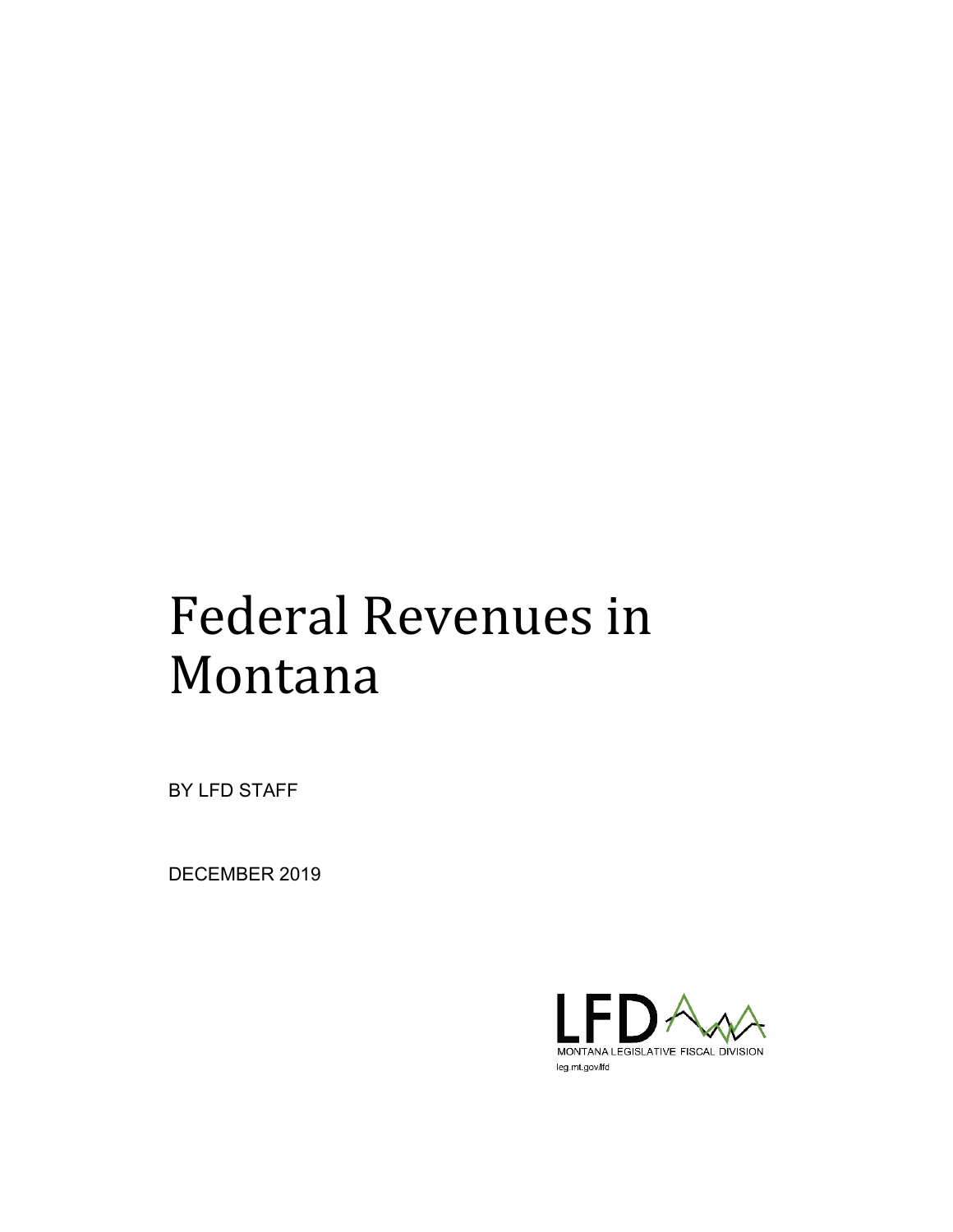# **FEDERAL REVENUES IN MONTANA**

# **1. INTRODUCTION**

j

This report discusses federal revenues in Montana for both the state government and local governments in the context of research performed for the Legislative Finance Committee studies detailed in  $H$ B 715 (2019). In particular, it addresses the requirement that this study examine "fiscal and economic conditions…. revenue volatility, revenue trends…. local government expenditures and funding."

Transfers from the federal government to Montana (both to the state government and local governments) support many significant programs: Medicaid, highway maintenance, and the Children's Health Insurance Program (CHIP) are several examples. Montana receives higher than average federal grants: Montana's proportion of federal grants as a percent of expenditures is the highest in the nation (FY 2017, Pew). Federal changes to the programs that generate these grants could have a significant impact on the amount of state funds required to offer the current level of services.

It is possible that federal changes to certain programs could have upside risk for the state. Consider a scenario in which "Medicare for All," or a similar policy change, is implemented. Under some iterations of that plan Medicaid would be eliminated and all public health coverage would be managed and funded and the federal level. In such a case the state would no longer be responsible for funding its portion of the Medicaid program.

It is also possible that federal changes carry downside risk for the state: that in order to fund the current service level more state dollars will be required. If the federal government implemented deficit or spending reduction measures one possibility is that the costs of some programs could be shifted to the states. For example, a change in the federal matching rate for Medicaid could reduce federal expenditures for that program while not making any broader policy changes.

This report discusses the nature of federal revenues in Montana and weighs the risk potential federal revenue changes pose for state and local finance.

# **2. FEDERAL REVENUES IN MONTANA'S STATE AND LOCAL GOVERNMENTS State Government**

Federal grants have made up 38-46% of Montana state government revenues from FY 2002 to FY 2017 according to the U.S. Census Bureau<sup>1</sup>. The graphs below illustrate the service sectors where

<span id="page-1-0"></span><sup>1</sup> LFD analysis indicates federal grants make up 6.2-9.3% of local government revenues over the same period.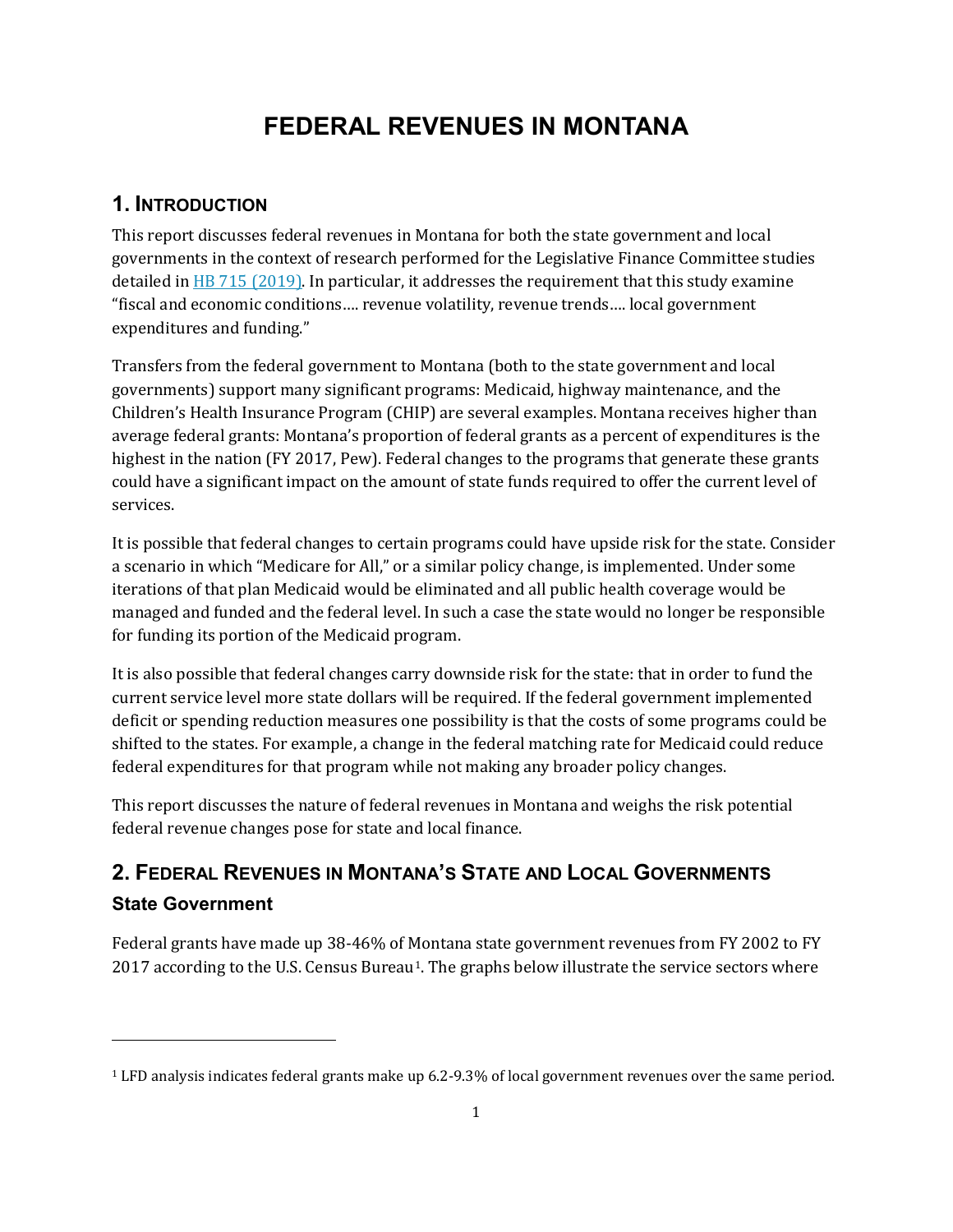these revenues are used by the state government. Note that the public health category includes federal grants for Medicaid expansion, which began in 2016.





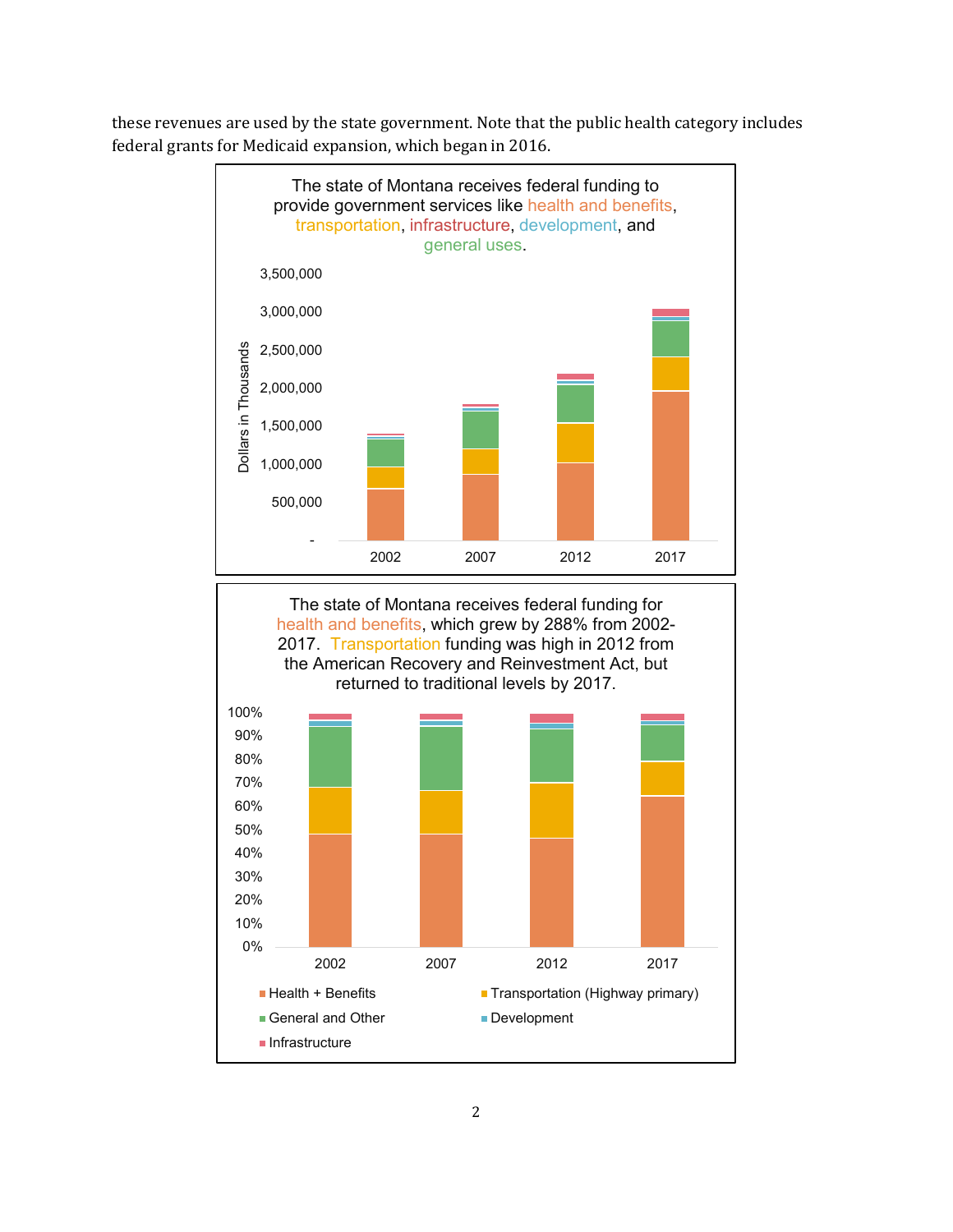The magnitude of federal revenues has changed in real terms over time. The graph below shows federal grant growth indexed to 2002 for the state government. Public health (including Medicaid) and infrastructure grants have grown faster than personal income growth over the 2002-2017 period. Note that the American Recovery and Reinvestment Act (ARRA) led to a temporary period of larger than usual federal transfers to state and local governments. Note also that this graph does not represent the size of these categories: while the water, sewer, and natural resources (infrastructure) has increased over time it remains a very small portion of the total as illustrated in the graphs above.



### **Local Government other than schools**

Some federal transfers are made directly to local governments. Federal grants have made up 6-9% of Montana local government revenues from FY 2002 to FY 2017 according to the U.S. Census Bureau. So, certain changes to federal transfers could impact both state and local government revenues in Montana.

Federal funding increased from FY 2002 to FY 2012 where it peaked at over \$200 million. Since that time, local support from federal sources has decreased by 25% and is now \$150 million.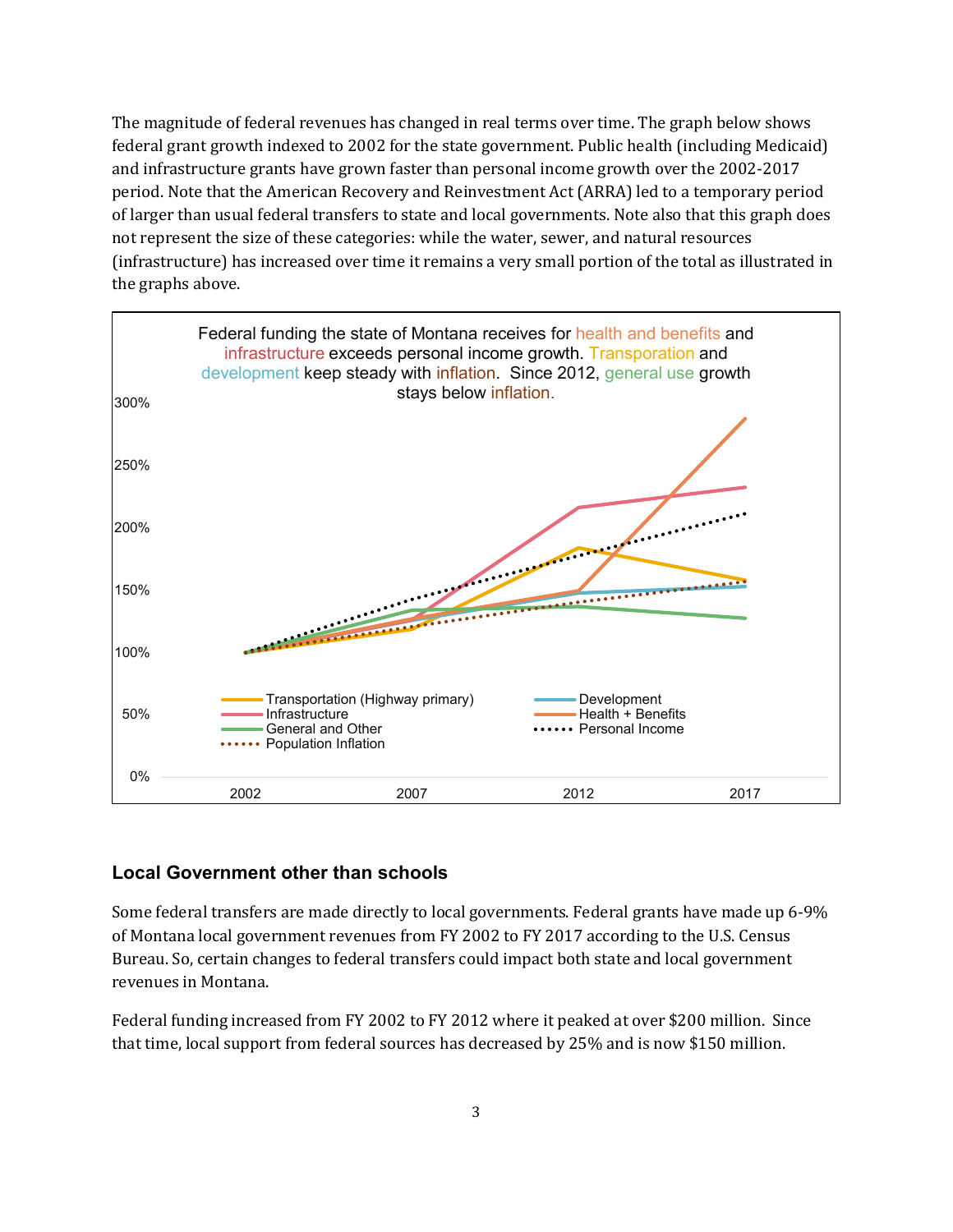The largest federal transfers to local governments include payments in lieu of taxes and federal revenue sharing. Payments in lieu of taxes (PILT) compensate local governments for federal lands that would generate property tax revenue if privately owned. The majority of federal transportation funding that goes to local governments goes to air transportation. Federal support for water, sewer, and natural resource projects has fluctuated substantially, but has trended above the growth in personal income. The graphs below illustrate the service sectors where federal revenues are used by local governments.



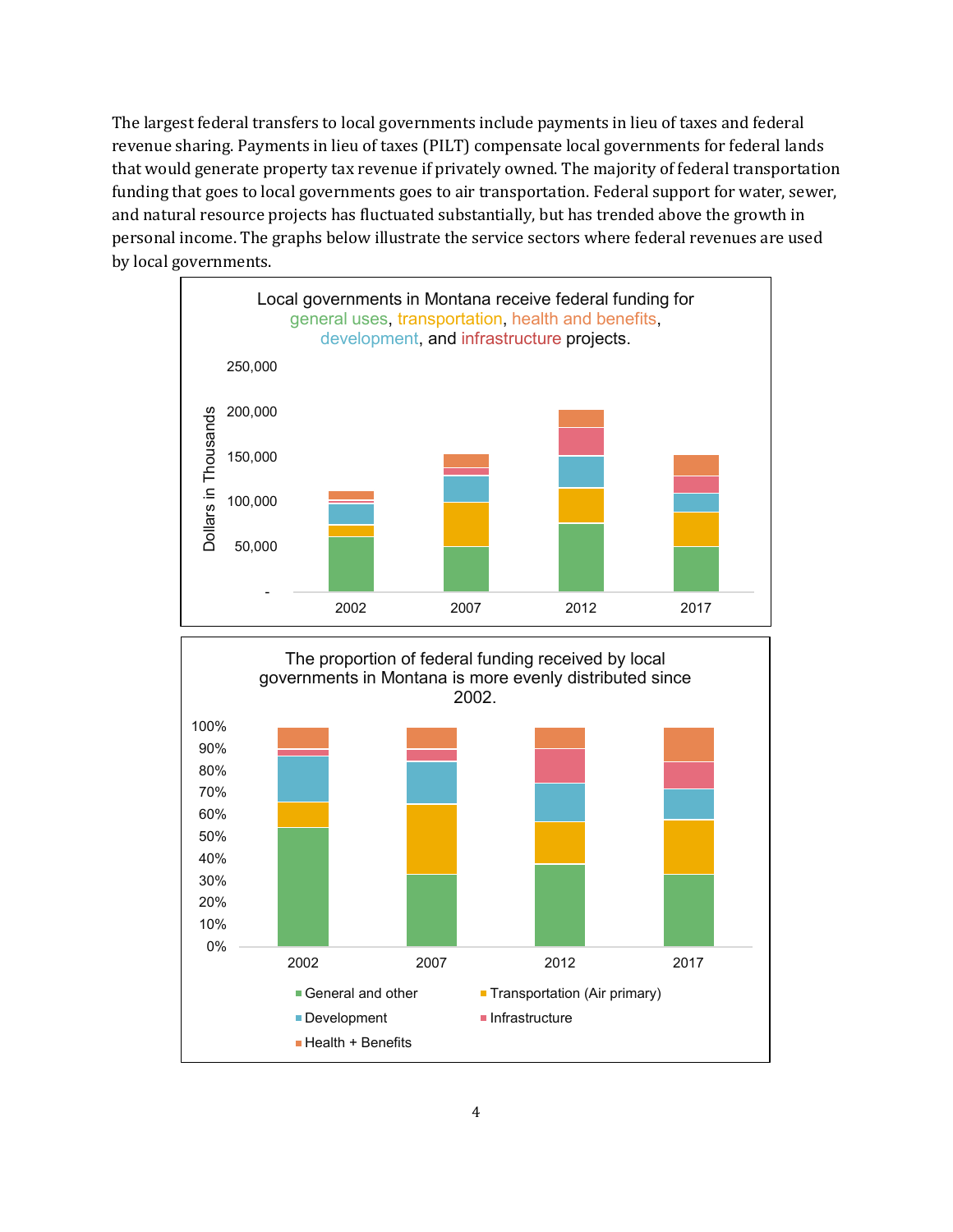The graph below shows federal grant growth indexed to 2002 for local governments. Infrastructure, transportation, and public health grants have grown as fast as or faster than personal income growth over the 2002-2017 period. Note that this graph does not represent the size of these categories: while the water, sewer, and natural resources (infrastructure) has increased over time it remains a modest portion of the total as illustrated in the graphs above.

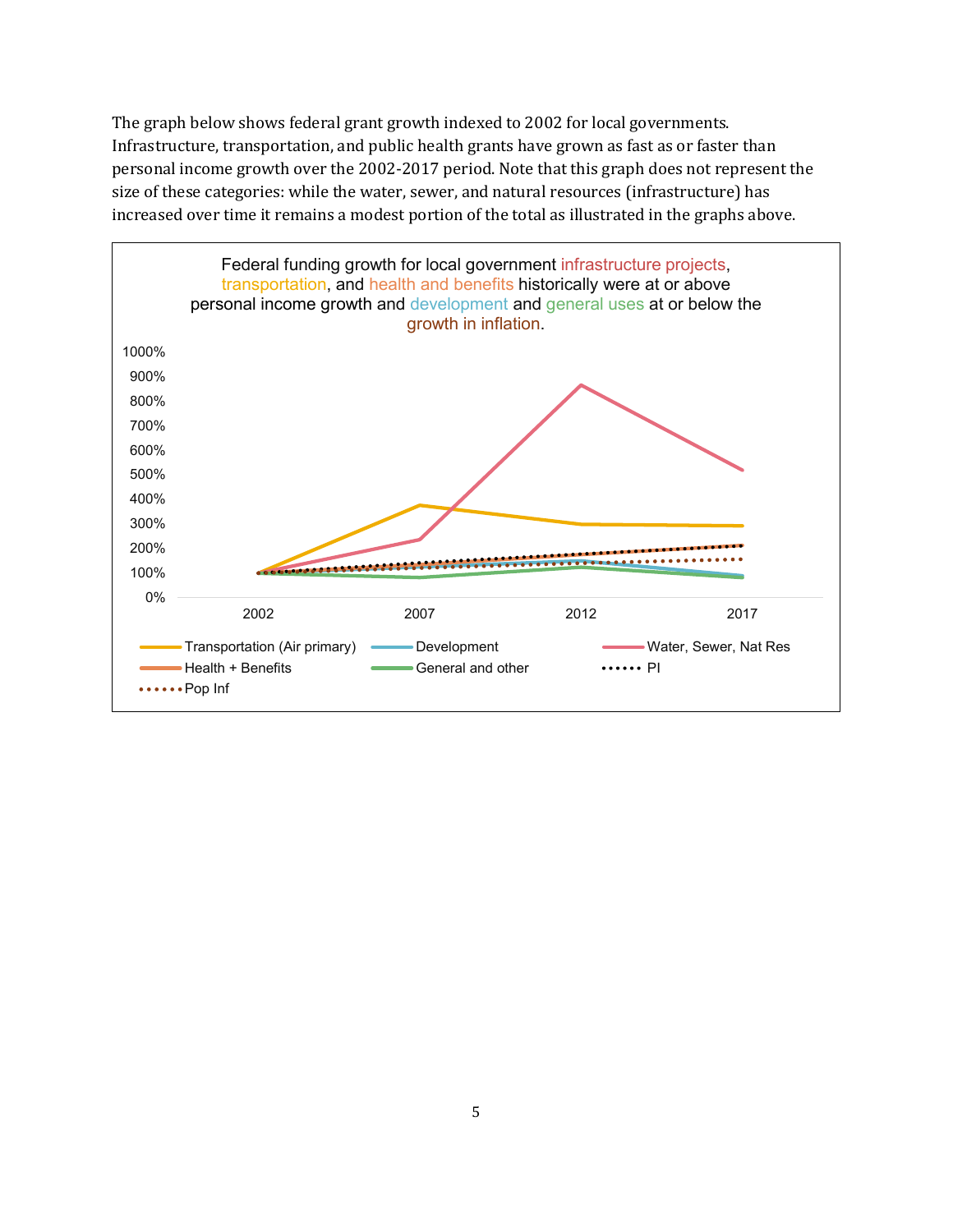## **3. STABILITY OF FEDERAL REVENUES**

The discussion above has established that federal revenues are a large source of government revenue for both the Montana state government and local governments in the state. Given the nature of the HB 715 fiscal sustainability study it is important to consider the stability of this large source of state and local government revenue. Federal revenues to state and local governments have largely increased over time, although not always in a uniform fashion as illustrated in the graph below. State and local governments may face situations in the future in which federal grants increase, decrease, or remain relatively flat.



The federal Congressional Budget Office (CBO) projects the 2019 federal deficit at \$960 billion with total outlays of \$4.4 trillion. The CBO projects the federal deficit to average \$1.2 trillion between 2020 and 2029, significantly above the average (when adjusted for gross domestic product) over the last 50 years. It is reasonable to consider the possibility that policymakers may attempt to reduce the size of the federal deficit in the near future, and such changes would likely impact state and local finance.

There are many ways changes to federal transfers could impact the state, but as a "base case" consider the possibility that the federal government wishes to reduce the federal budget deficit by 50% through expenditure reductions. This type of deficit reduction would result in roughly a 10% annual reduction in federal expenditures, assuming the federal revenue mix did not change. Three options for potential 10% reductions to spending are considered here:

#### *Across the board reductions*

"Across the board" reductions would result in a 10% reduction to each federal program. In FY 2018 the state government received \$3,088 million in federal grants (\$1,606 million in Medicaid grants). A 10% reduction to this amount would result in about \$310 million fewer federal grant dollars